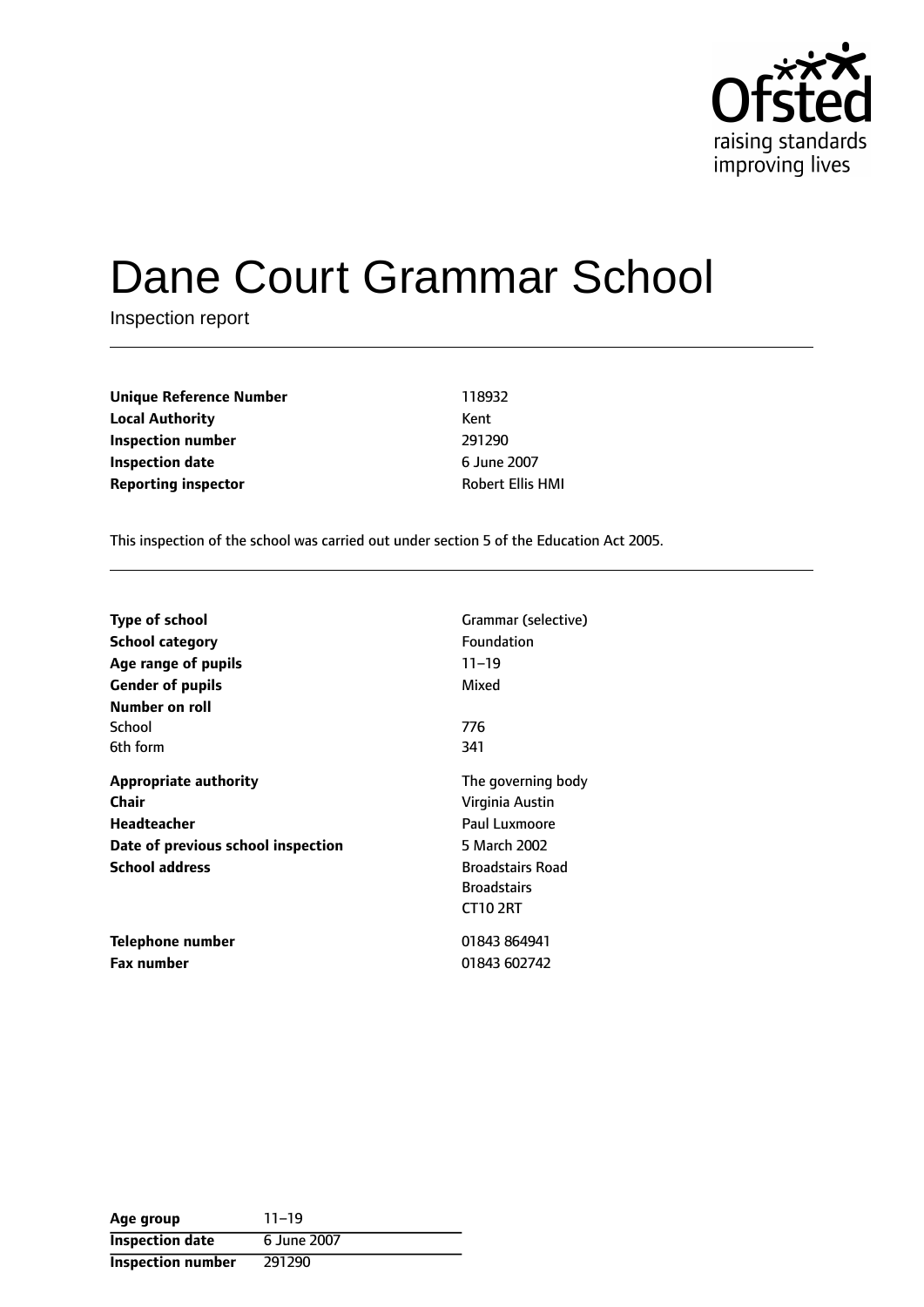.

© Crown copyright 2007

#### Website: www.ofsted.gov.uk

This document may be reproduced in whole or in part for non-commercial educational purposes, provided that the information quoted is reproduced without adaptation and the source and date of publication are stated.

Further copies of this report are obtainable from the school. Under the Education Act 2005, the school must provide a copy of this report free of charge to certain categories of people. A charge not exceeding the full cost of reproduction may be made for any other copies supplied.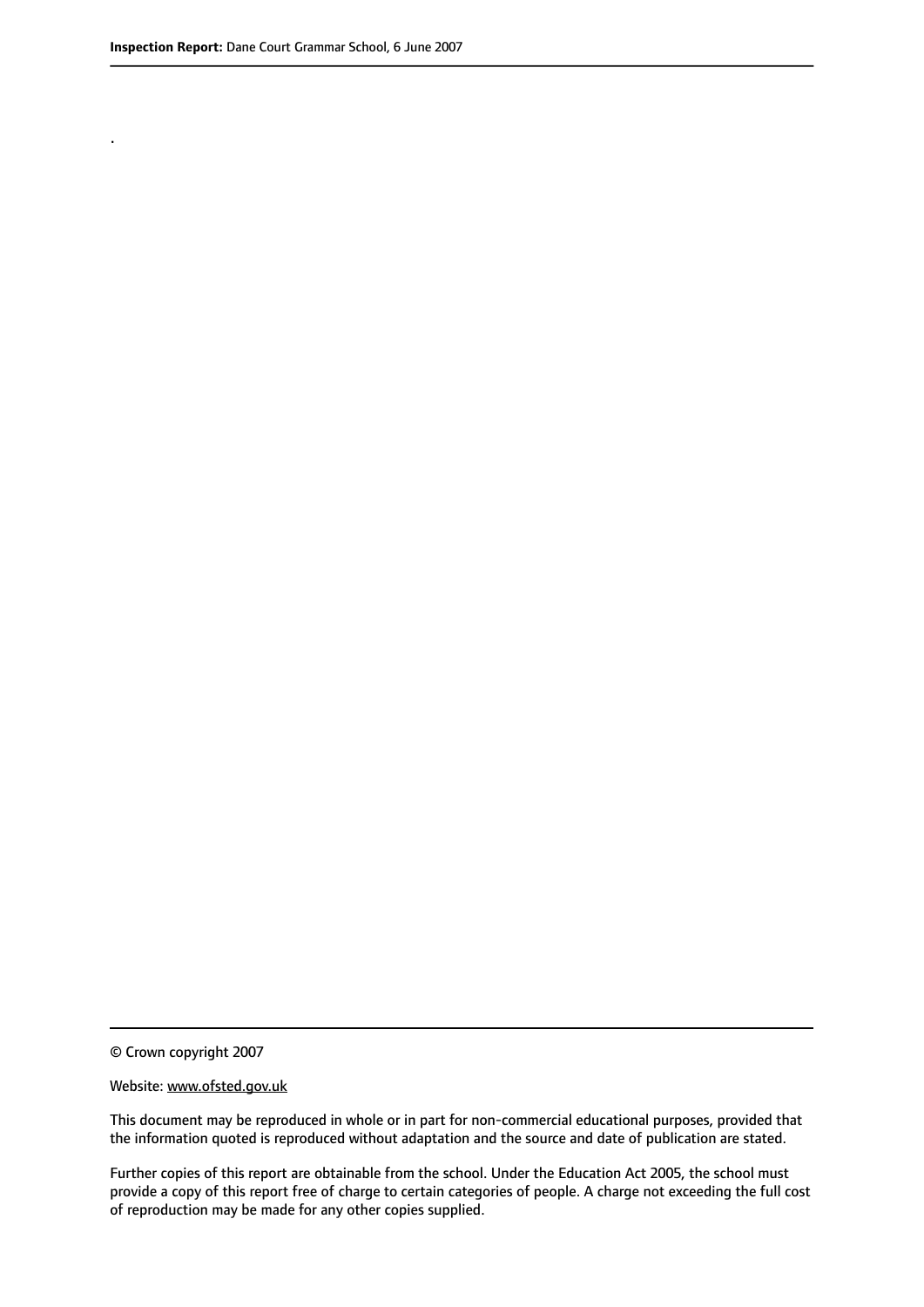# **Introduction**

The inspection was carried out by one of Her Majesty's Inspectors and one Additional Inspector.

## **Description of the school**

Dane Court is a selective grammar school with a sixth form that is part of the Thanet Sixth Form Consortium. The school has specialist status for languages. It draws most of its students from a large number of primary schools from across the Isle of Thanet, which is an area of social and economic deprivation, and most students are from White British backgrounds. The proportion of students entitled to free school meals is below the national average. The percentage of students speaking English as an additional language is below average, as is the proportion of students who have learning difficulties or disabilities. The school has been designated by the local authority as a special educational needs resource base for two students who have visual impairment.

## **Key for inspection grades**

| Grade 1 | Outstanding  |
|---------|--------------|
| Grade 2 | Good         |
| Grade 3 | Satisfactory |
| Grade 4 | Inadequate   |
|         |              |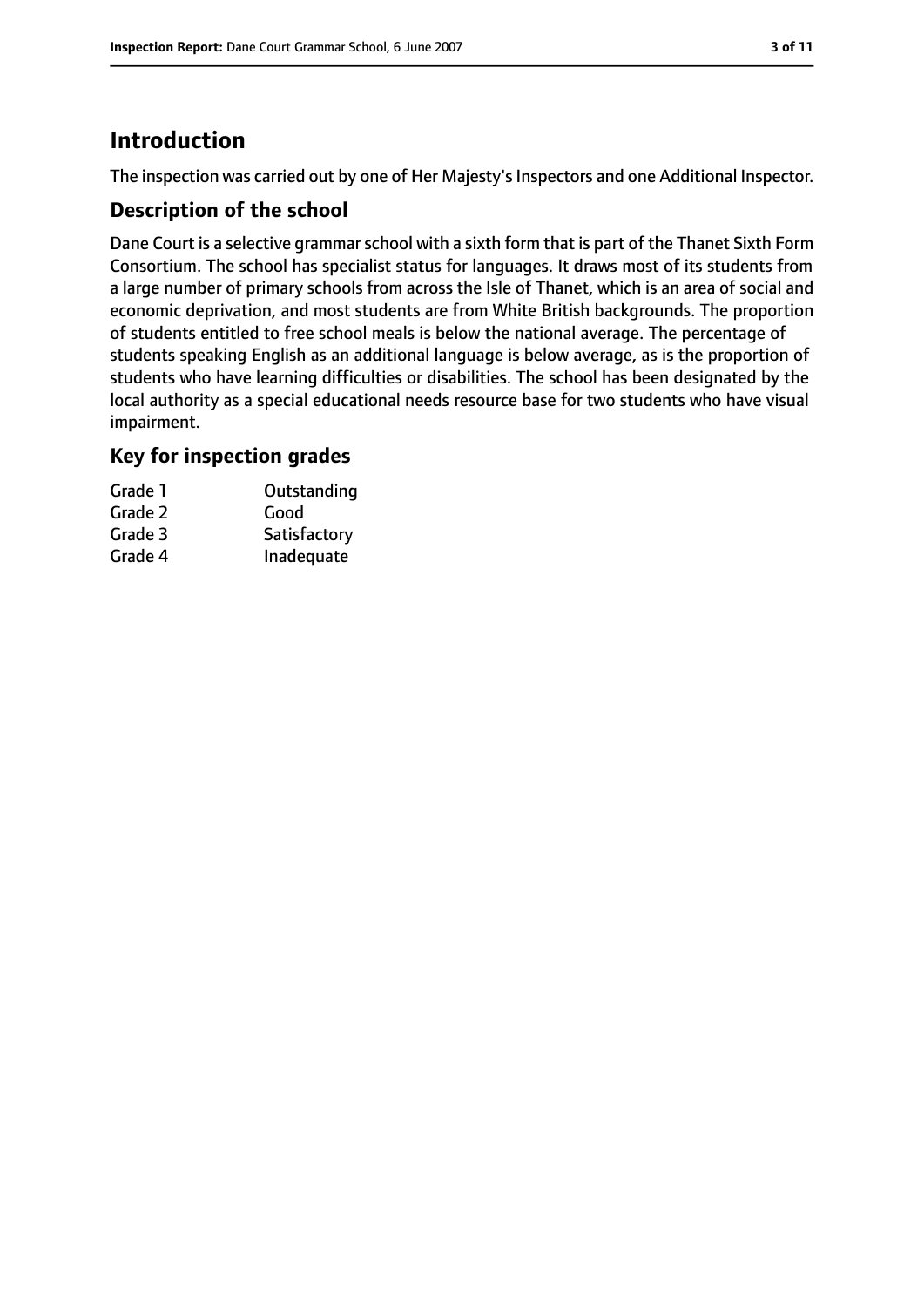# **Overall effectiveness of the school**

#### **Grade: 1**

The school provides an outstanding education for its students. It has improved significantly over the last few years and now has outstanding provision in most areas.

Students join the school in Year 7 with standards that are above the national average but lower than those seen in many selective schools. Standards of attainment at the end of Key Stage 3 are high and students' achievement is outstanding. Results in GCSE examinations in 2006 were also high, but slightly below the average for selective schools. Standards are rising and, given their starting points, the students' achievement overall is outstanding.

Personal development and well-being are outstanding because the school has a very inclusive ethos and students' spiritual, social, moral and cultural development is outstanding. Students enjoy learning and feel that they are safe and well cared for because care, guidance and support are outstanding. They say that they enjoy lessons and have good relationships with their teachers and other students. Most students have positive attitudes to learning and their behaviour is outstanding. The number of students excluded from the school is very low because it has very good procedures for supporting students at risk of exclusion. Attendance is well above the national average for secondary schools.

The curriculum is good. It allows most students to choose courses that meet their needs and interests and is enriched by a broad range of activities which are designed to develop skills, confidence and self-esteem. The school's specialist language status has had a notable impact in this respect. However, access to vocational options is limited. Teaching is generally of a high quality and many lessons are outstanding. However, senior leaders recognise that a small proportion of teaching does not yet meet the school's exacting standards. Students, including those in the sixth form, say that they receive outstanding guidance and support which enables them to achieve very well and prepare for the next stages in their education.

Almost all parents are supportive. The majority feel well informed about their children's progress, and value the educational opportunities which the school provides. Parents particularly value the care and support that their children receive when they join the school.

The school is exceptionally well led and managed. The leadership of the headteacher is outstanding. The senior leadership team has a clear vision for the future of the school and high expectations of what can be achieved. Senior leaders monitor the work of the school extremely well and have an accurate picture of its strengths and areas for development. The school makes good use of the restricted accommodation available but the poor quality of many classrooms limits the type of activities that can be undertaken in lessons.

#### **Effectiveness and efficiency of the sixth form**

#### **Grade: 1**

The school provides an outstanding quality of education for its sixth-form students. Standards achieved by students at the end of their sixth-form courses are similar to those achieved in other selective schools, and most students achieve challenging targets. Most take advantage of what is offered and become mature and confident young adults. Teaching in the sixth form is generally of a high standard and in almost all subjects, students are enabled to make outstanding progress.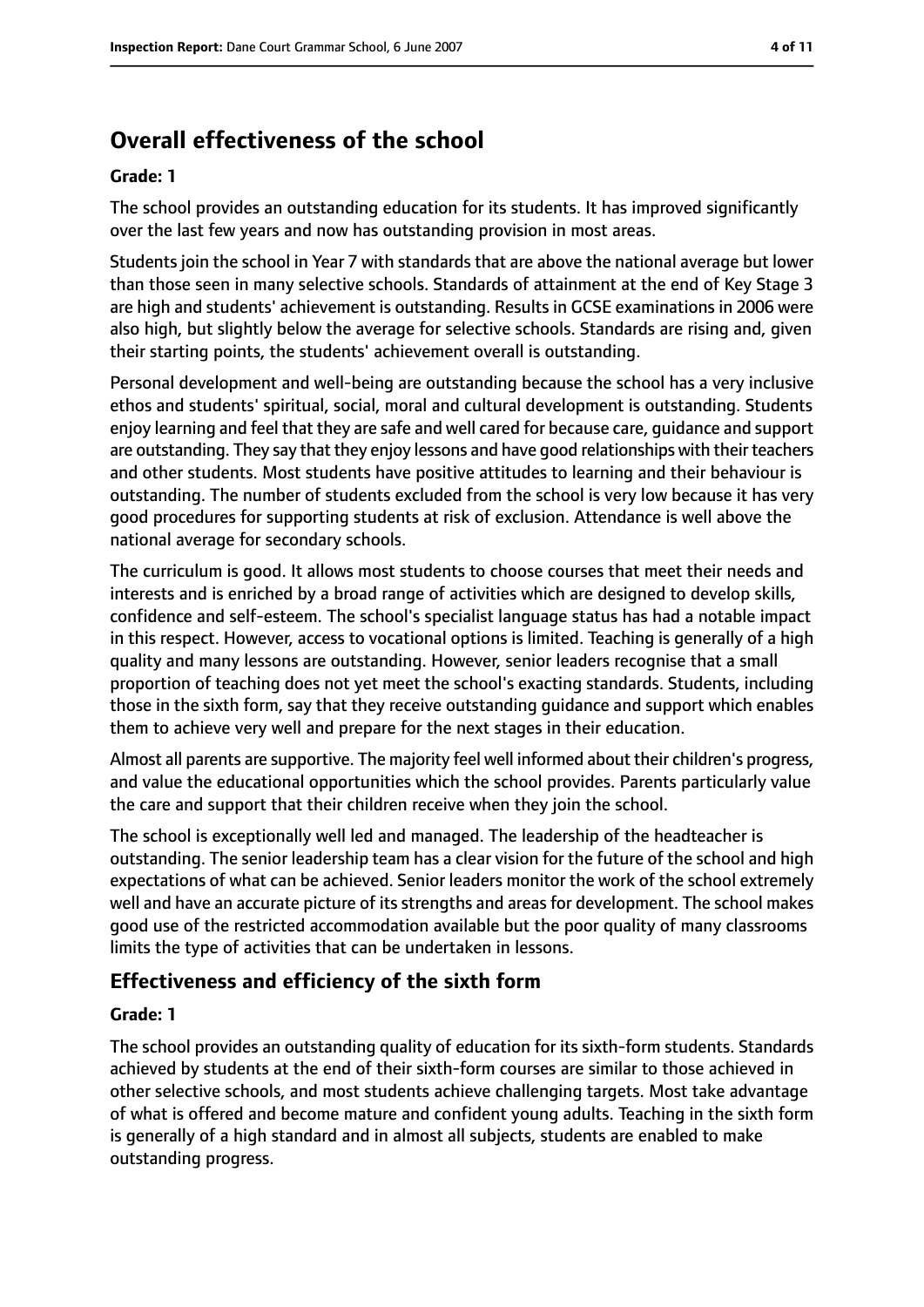Most Year 11 students remain at the school to continue their education. The curriculum meets the needs and interests of all students and the range of courses is broad and is enhanced by the school's participation in the local sixth-form consortium. However, only a relatively small number of students take advantage of courses offered at the other schools in the consortium.

There are good opportunities for students to take responsibility and to contribute to the life of the school, particularly through the house system and as prefects. Sixth-form students are generally good role models and many are involved in activities to support younger students. Advice, guidance and support are outstanding and sixth-form students speak very positively about their experiences and appreciate the additional time and effort that their teachers give to enable their learning and development. Leadership and management of the sixth form are outstanding.

## **What the school should do to improve further**

- improve the accommodation to provide a good environment for learning
- provide students with a greater choice of vocational options.

# **Achievement and standards**

#### **Grade: 1**

#### **Grade for sixth form: 1**

The attainment of students when they enter the school at the beginning of Year 7 is not as high as is seen in many selective schools. Students achieve extremely well in Key Stage 3. In 2006, results were significantly above the national average, and improving, and these students made outstanding progress in relation to their starting points.

GCSE results are also significantly above average and improving, and almost allstudents achieved the equivalent of 5 A\* - C grades in 2006, with 97% achieving 5 A\* - C including mathematics and English. Analysis of the school's data demonstrates that most students achieve challenging targets.

There are no significant differences in the achievement of different groups of students, including those who have learning difficulties or disabilities, visually impaired students and those who do not speak English as a first language.

# **Personal development and well-being**

#### **Grade: 1**

#### **Grade for sixth form: 1**

Students' personal development, including their spiritual, moral, social and cultural development, is outstanding. In class, their mature and thoughtful attitudes to learning enable them to make excellent progress. Their sensible and considerate behaviour around the buildings and the site make the school a safe and civilised place to be. Students enjoy coming to school very much indeed, and this is reflected in their high attendance rates.

Students have a good understanding of how to lead a healthy lifestyle. They value the many opportunities they have to take part in physical education and appreciate the healthy foods available at break and lunchtime. Students feel secure and confident at school. They have excellent relationships with staff and are happy to turn to them if they have problems. 'Pretty much any teacher is willing to listen to you', said one. Students have a sense of commitment to the school community, and those who have special responsibilities, such as school councillors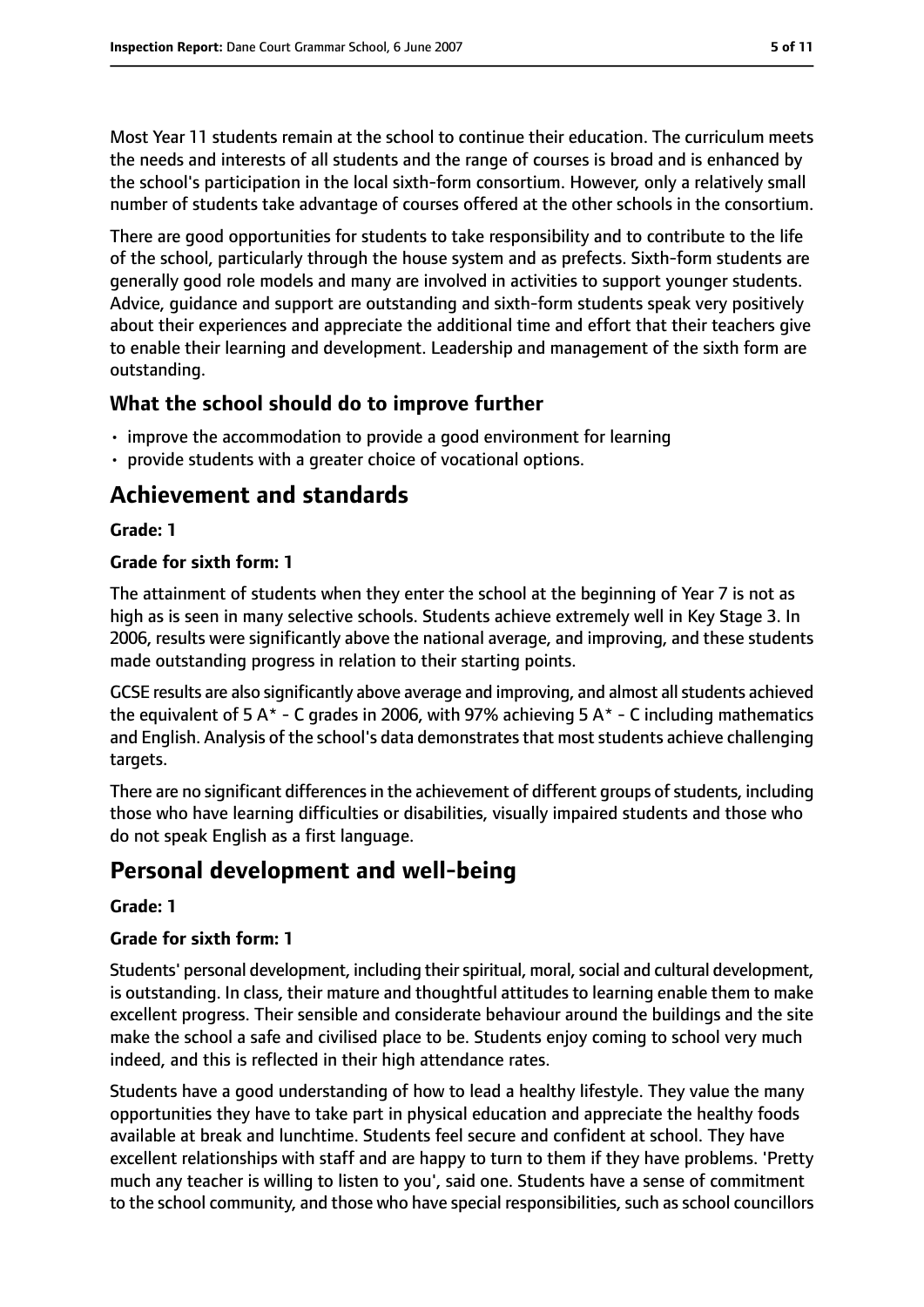and house prefects, take their roles seriously and carry them out with enthusiasm. Thanks to the very high standards they reach in literacy and numeracy and their excellent social skills and opportunities to learn about the world of work, including opportunities for international work experience in the sixth form, students are very well prepared for moving on to the next stage in their lives.

# **Quality of provision**

## **Teaching and learning**

#### **Grade: 1**

#### **Grade for sixth form: 1**

Teaching and learning are excellent overall across the school, and this enables students of all ages to make outstanding progress. Typically, lessons are very carefully planned to meet students' learning needs, with the emphasis on pace and challenge, so that students are inspired and motivated to learn as well as they can. Teachers focus very successfully on developing students' independence, while at the same time encouraging their teamworking skills, so that their confidence and maturity grow in leaps and bounds. Resources are well chosen to interest and stimulate students, and particularly good use is made of information and communication technology (ICT). Teachers have consistently high expectations for behaviour, which means students feel well supported and able to learn. In the few lessons where teaching and learning are less than good, the pace of work is not always well planned to match the range of ability within the group, and management of activities is sometimes ineffective.

Most teachers make good use of assessment to plan their lessons and organise their groups so that students are given work at the right level to help them achieve as well as they can. Students are grateful for the feedback they receive on their work and understand what they need to do to improve.

## **Curriculum and other activities**

#### **Grade: 2**

#### **Grade for sixth form: 2**

The school's curriculum is good. All subjects are well covered and students get an excellent grounding in literacy, numeracy and ICT skills across the curriculum so they are very well prepared for their future. Students have good opportunities to choose their subjects from a wide range of academic options for GCSE and A level. However, the school recognises that their access to vocational courses is limited. Enrichment of the curriculum, through clubs, events, trips and visiting speakers, is outstanding. Thanks to the school's language college status, for example, students enjoy the chance to travel abroad and take part in exchange visits regularly. During the inspection, a Bavarian band was performing at the school as part of the international programme of cultural and linguistic activities. Students are very enthusiastic about the range of sporting, musical, and other activities which they are able to try out, and the take-up for these activities is very high.

The school's specialist language college status is having a positive impact on achievement by encouraging an increased use of ICT as a teaching and tracking tool and for developing students' independence. It is also raising the profile of the school in the local community through the outreach work to develop modern foreign language teaching, which the school does with eleven local primary schools.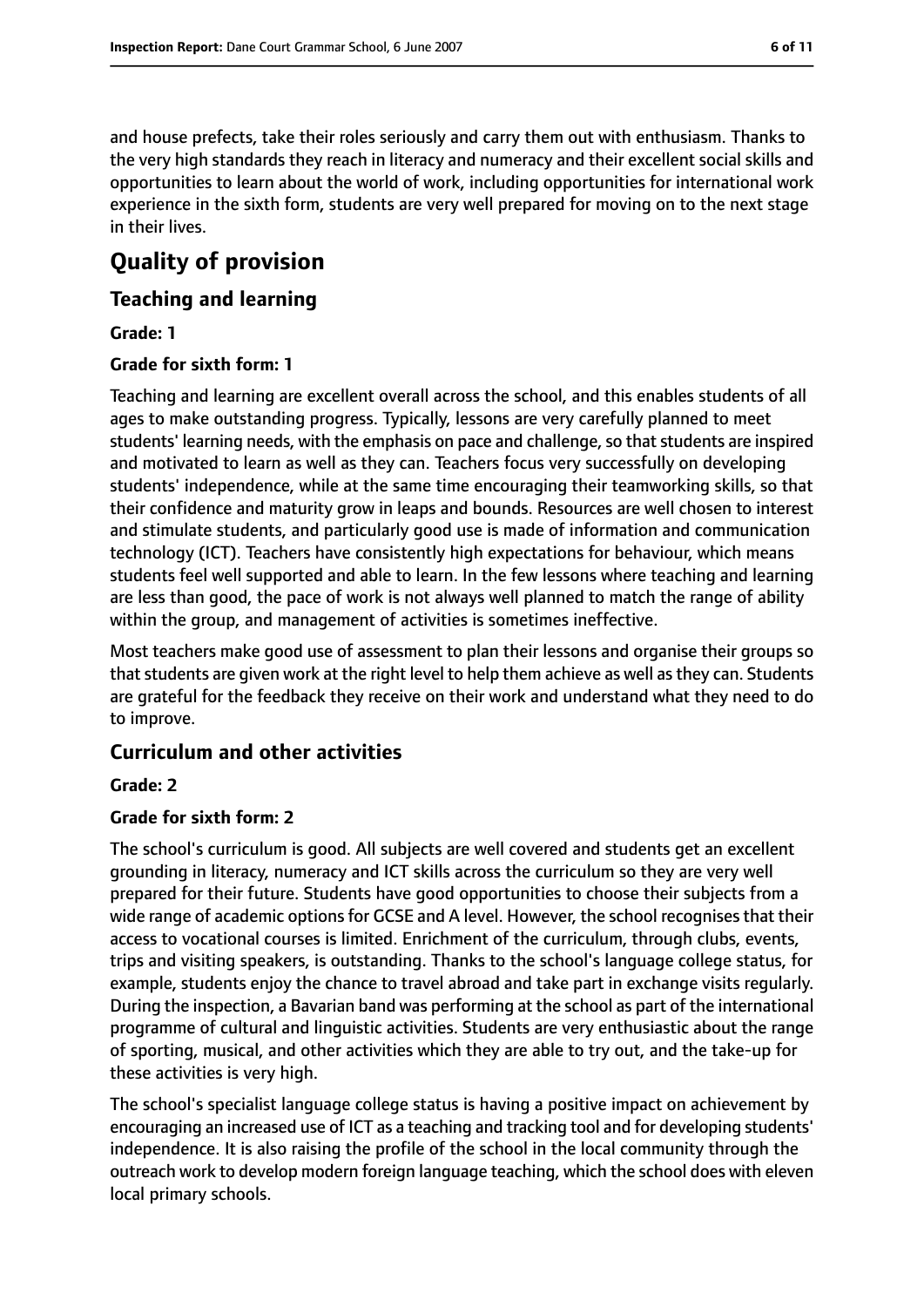## **Care, guidance and support**

#### **Grade: 1**

#### **Grade for sixth form: 1**

Adults at all levels are committed to promoting health and safety and encouraging students' enjoyment and achievement. Arrangements for safeguarding students are rigorous and effective. Students are set challenging targets and their progress towards those targets is closely monitored. However, the monitoring systems are still being developed and refined and are not yet used to full effect in all departments. Students who are at risk of underachievement and those who need additional support are identified, and intervention programmes put in place to address their needs. Students say that they feel very well supported and that they know who they can go to if they need help or support. The school has developed good partnerships with parents and other agencies to ensure that students are extremely well cared for and enabled to make outstanding progress.

# **Leadership and management**

#### **Grade: 1**

#### **Grade for sixth form: 1**

Leadership and management are outstanding. The senior leadership team has made good progress in developing a positive ethos, raising achievement and improving provision. The headteacher and his senior team have a clear vision for the school's future. Those responsible for leading and managing the school at all levels have a detailed and accurate knowledge of its strengths and areas for development. All aspects of the school's work are closely monitored and thorough analysis of the information gathered is used to target actions to remedy any weaknesses that are identified. The positive impact of the actions already taken to bring about sustained improvement demonstrates an excellent capacity for further improvement.

The nature of the buildings and the layout of the site provide challenges to collaborative activities between subjects. The school makes good use of its limited accommodation and has planned to refurbish some buildings and demolish and redevelop others.

The governing body is well informed and has an accurate view of the school's achievements. Governors provide good support for the school and monitor its progress carefully.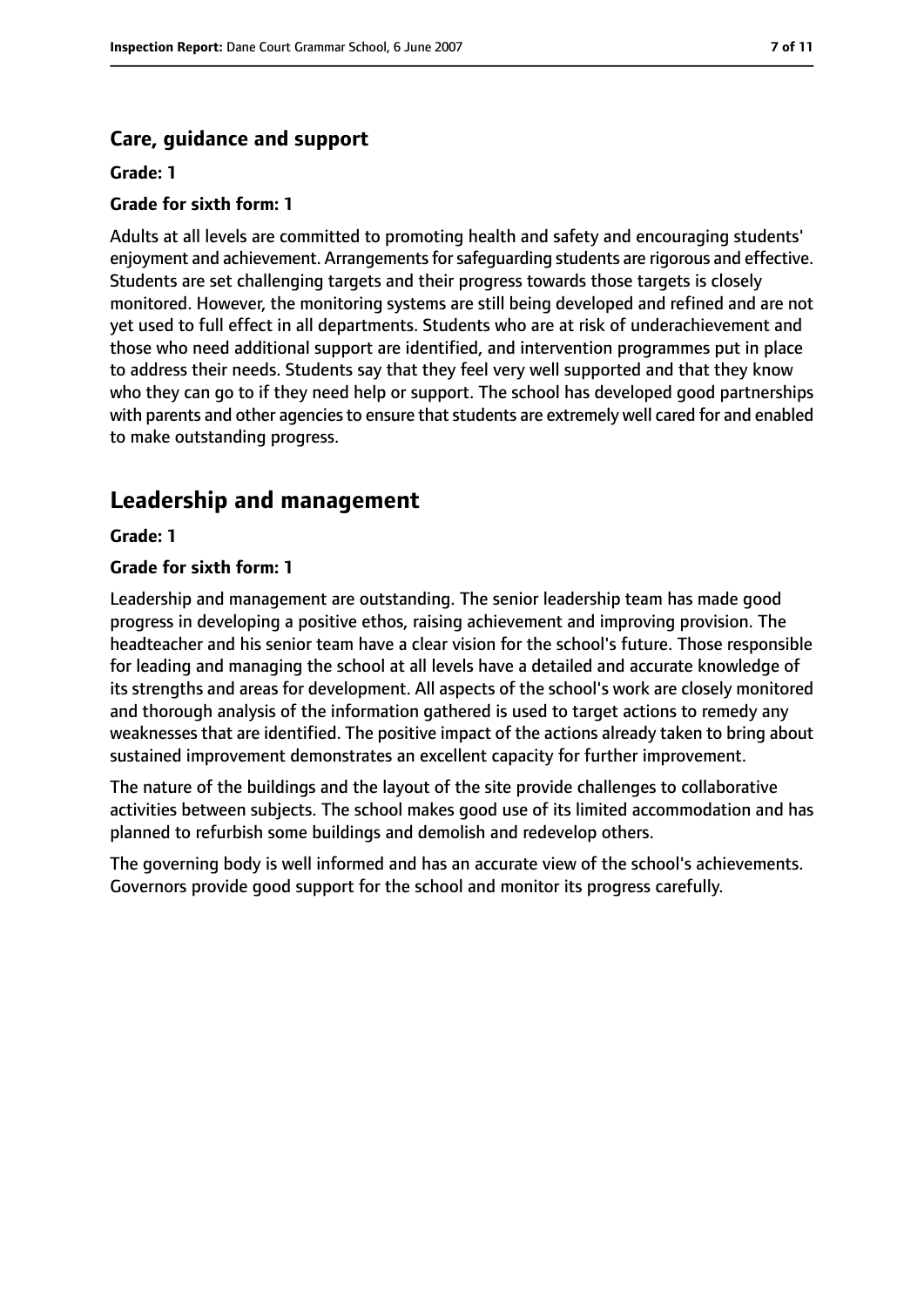**Any complaints about the inspection or the report should be made following the procedures set out in the guidance 'Complaints about school inspection', which is available from Ofsted's website: www.ofsted.gov.uk.**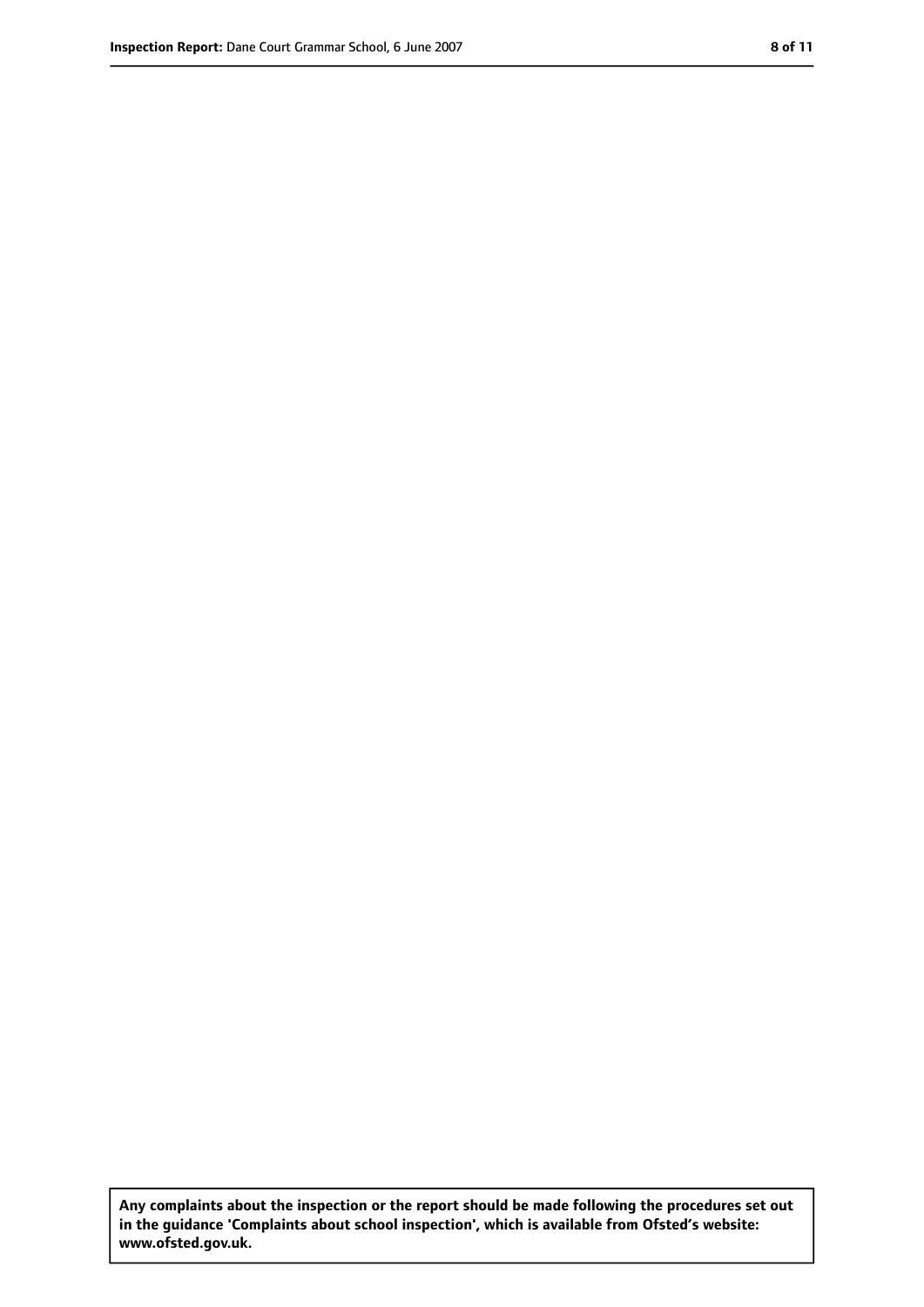#### **Annex A**

# **Inspection judgements**

| Key to judgements: grade 1 is outstanding, grade 2 good, grade 3 satisfactory, $\vert$ | School         | $16-19$ |
|----------------------------------------------------------------------------------------|----------------|---------|
| and arade 4 inadeauate                                                                 | <b>Overall</b> |         |

# **Overall effectiveness**

| How effective, efficient and inclusive is the provision of<br>education, integrated care and any extended services in meeting<br>the needs of learners? |     |     |
|---------------------------------------------------------------------------------------------------------------------------------------------------------|-----|-----|
| How well does the school work in partnership with others to<br>promote learners' well-being?                                                            |     |     |
| The effectiveness of the school's self-evaluation                                                                                                       |     |     |
| The capacity to make any necessary improvements                                                                                                         |     |     |
| Effective steps have been taken to promote improvement since<br>the last inspection                                                                     | Yes | Yes |

## **Achievement and standards**

| How well do learners achieve?                                                                               |  |
|-------------------------------------------------------------------------------------------------------------|--|
| The standards <sup>1</sup> reached by learners                                                              |  |
| How well learners make progress, taking account of any significant<br>variations between groups of learners |  |
| How well learners with learning difficulties and disabilities make<br>progress                              |  |

# **Personal development and well-being**

| How good is the overall personal development and<br>well-being of the learners?                                  |  |
|------------------------------------------------------------------------------------------------------------------|--|
| The extent of learners' spiritual, moral, social and cultural                                                    |  |
| development                                                                                                      |  |
| The behaviour of learners                                                                                        |  |
| The attendance of learners                                                                                       |  |
| How well learners enjoy their education                                                                          |  |
| The extent to which learners adopt safe practices                                                                |  |
| The extent to which learners adopt healthy lifestyles                                                            |  |
| The extent to which learners make a positive contribution to                                                     |  |
| the community                                                                                                    |  |
| How well learners develop workplace and other skills that will<br>contribute to their future economic well-being |  |

## **The quality of provision**

| How effective are teaching and learning in meeting the<br>full range of the learners' needs? |  |
|----------------------------------------------------------------------------------------------|--|
| How well do the curriculum and other activities meet the                                     |  |
| range of needs and interests of learners?                                                    |  |
| How well are learners cared for, guided and supported?                                       |  |

 $^1$  Grade 1 - Exceptionally and consistently high; Grade 2 - Generally above average with none significantly below average; Grade 3 - Broadly average to below average; Grade 4 - Exceptionally low.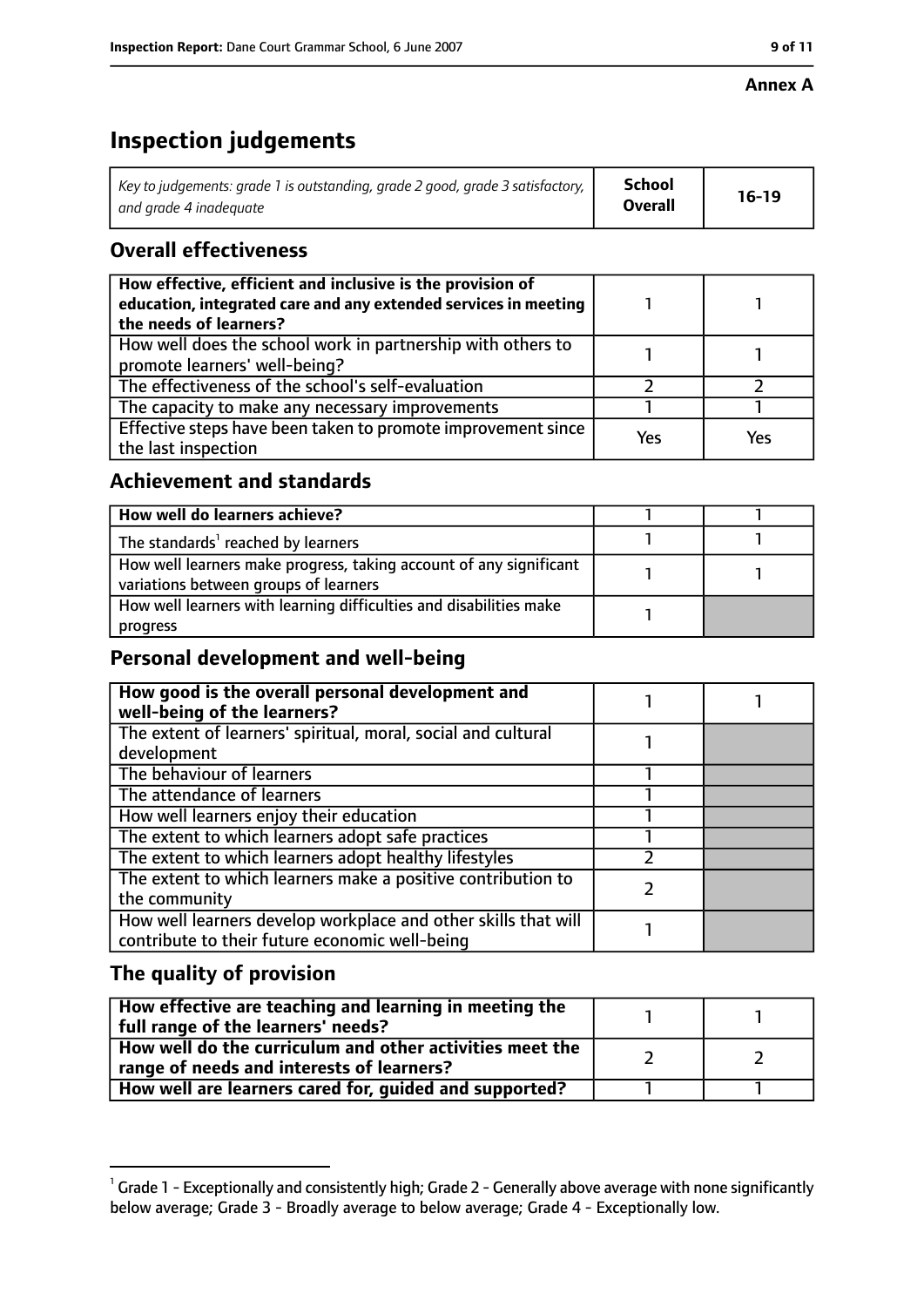#### **Annex A**

# **Leadership and management**

| How effective are leadership and management in raising<br>achievement and supporting all learners?                                                 |     |            |
|----------------------------------------------------------------------------------------------------------------------------------------------------|-----|------------|
| How effectively leaders and managers at all levels set clear<br>direction leading to improvement and promote high quality of<br>care and education |     |            |
| How effectively performance is monitored, evaluated and<br>improved to meet challenging targets                                                    |     |            |
| How well equality of opportunity is promoted and discrimination<br>tackled so that all learners achieve as well as they can                        |     |            |
| How effectively and efficiently resources, including staff, are<br>deployed to achieve value for money                                             |     |            |
| The extent to which governors and other supervisory boards<br>discharge their responsibilities                                                     |     |            |
| Do procedures for safequarding learners meet current<br>qovernment requirements?                                                                   | Yes | <b>Yes</b> |
| Does this school require special measures?                                                                                                         | No  |            |
| Does this school require a notice to improve?                                                                                                      | No  |            |